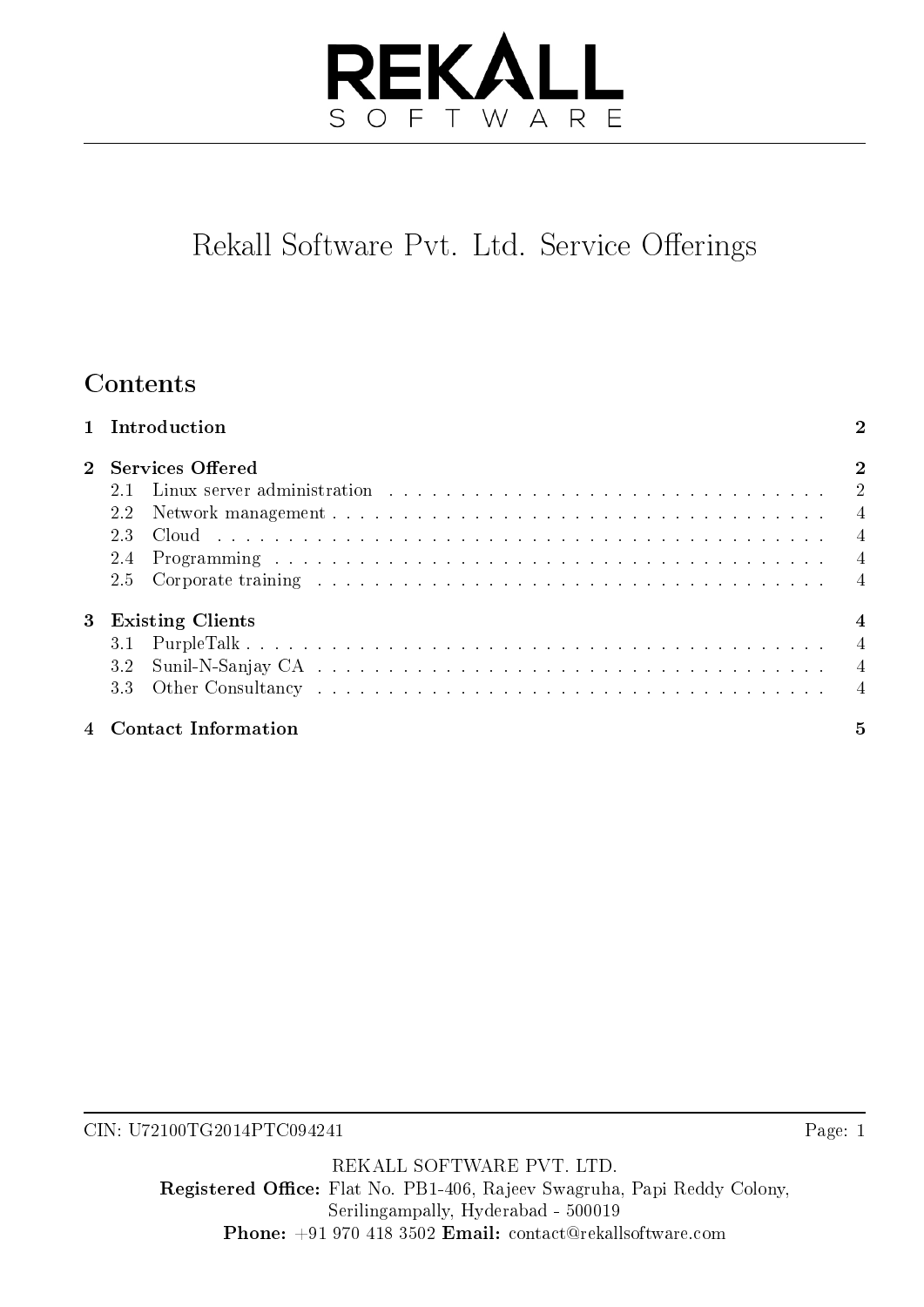

### <span id="page-1-0"></span>1 Introduction

Rekall Software Pvt. Ltd. is primarily an IT infrastructure management company. We undertake responsibility of managing IT infrastructure for large enterprises and educational institutes with machines ranging from 200 to a few thousand.

As part of IT infrastructure management we manage all servers (Linux/Windows, Physical/Virtual, Hardware/Software), network (Router, Switch) and network security devices (Firewall, IPS, IDS). Our team has more than five years of managing large environments with several thousand users and hundreds of servers.

We specialize in Linux based infrastructure services. We also have many years of experience in managing infrastructure on the cloud (esp. AWS).

For hardware support of switches, firewalls and servers we have back-end connections with various vendors for annual maintenance packs. For desktops, laptops and printers we undertake annual maintenance contracts. We also have a team of support engineers (L1, L2 and L3) for both server and desktop support.

## <span id="page-1-1"></span>2 Services Offered

#### <span id="page-1-2"></span>2.1 Linux server administration

As part of our service offerings we can deploy, configure and manage following service using Linux servers:

Web servers Apache, Nginx

Databases MySQL, PostgreSQL, Oracle, Riak, CouchDB

Firewall iptables (including NAT)

Routing Quagga, IP forwarding

VPN OpenVPN

Proxy Squid

Email - SMTP Sendmail, Postfix

IMAP, POP3 Dovecot

HTTP access Squirrelmail

Suite Zimbra

Virtualization KVM, Xen, OpenVZ, lxc, Virtualbox, VMWare

Software switch Linux bridge, openvswitch

CIN: U72100TG2014PTC094241

Page: 2

REKALL SOFTWARE PVT. LTD. Registered Office: Flat No. PB1-406, Rajeev Swagruha, Papi Reddy Colony, Serilingampally, Hyderabad - 500019 Phone: +91 970 418 3502 Email: contact@rekallsoftware.com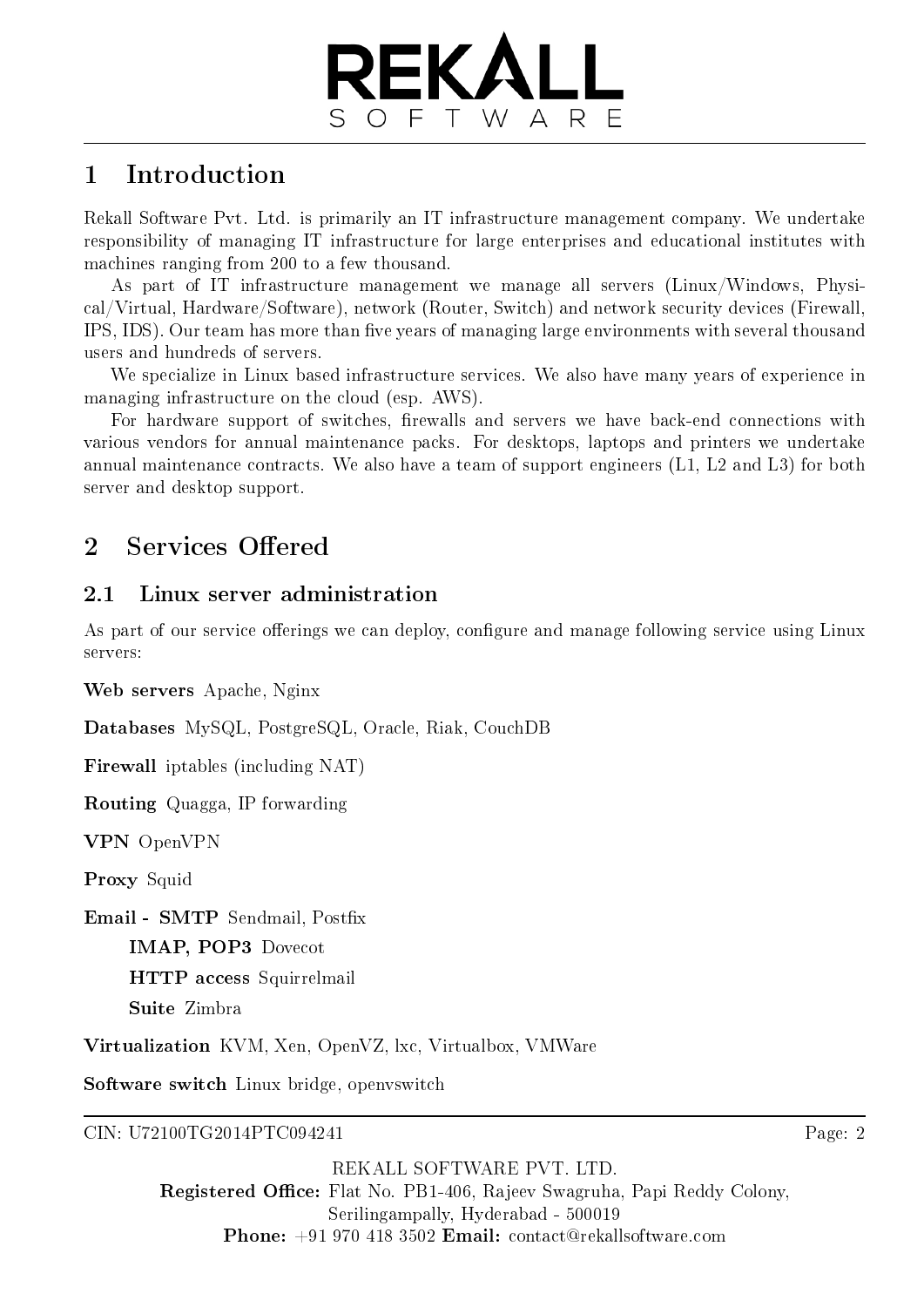

FTP vsftpd

SSH openSSH

Auditing auditd

Intrusion detection AIDE, Tripwire

File Sharing Samba, NFS

Authentication LDAP, CAS, NIS

Issue tracking Redmine

Continuos integration Jenkins

**P2P sharing** opendchub  $(DC++)$ 

Network boot pxeboot / tftpboot

DHCP ISC DHCP

DNS Bind (AWS Route53)

Logging Syslog

IPS Snort, Ossec

Monitoring Nagios, Logwatch

Disk setup Software Raid (mdadm), LVM (lvm)

#### Distributed filesystem moosefs

Wiki Mediawiki

Backup rsnapshot

Package repository Rpm, yum, createrepo

Version control servers git, svn, bazaar

Network - Port scanning Nmap

Vulnerability detection Nessus

Packet capture and analysis Wireshark

The preferred Linux distribution for most of these offerings in CentOS or RHEL. Apart from this there is good aptitude for learning and picking up new skills based on the task at hand.

CIN: U72100TG2014PTC094241

Page: 3

REKALL SOFTWARE PVT. LTD. Registered Office: Flat No. PB1-406, Rajeev Swagruha, Papi Reddy Colony, Serilingampally, Hyderabad - 500019 Phone: +91 970 418 3502 Email: contact@rekallsoftware.com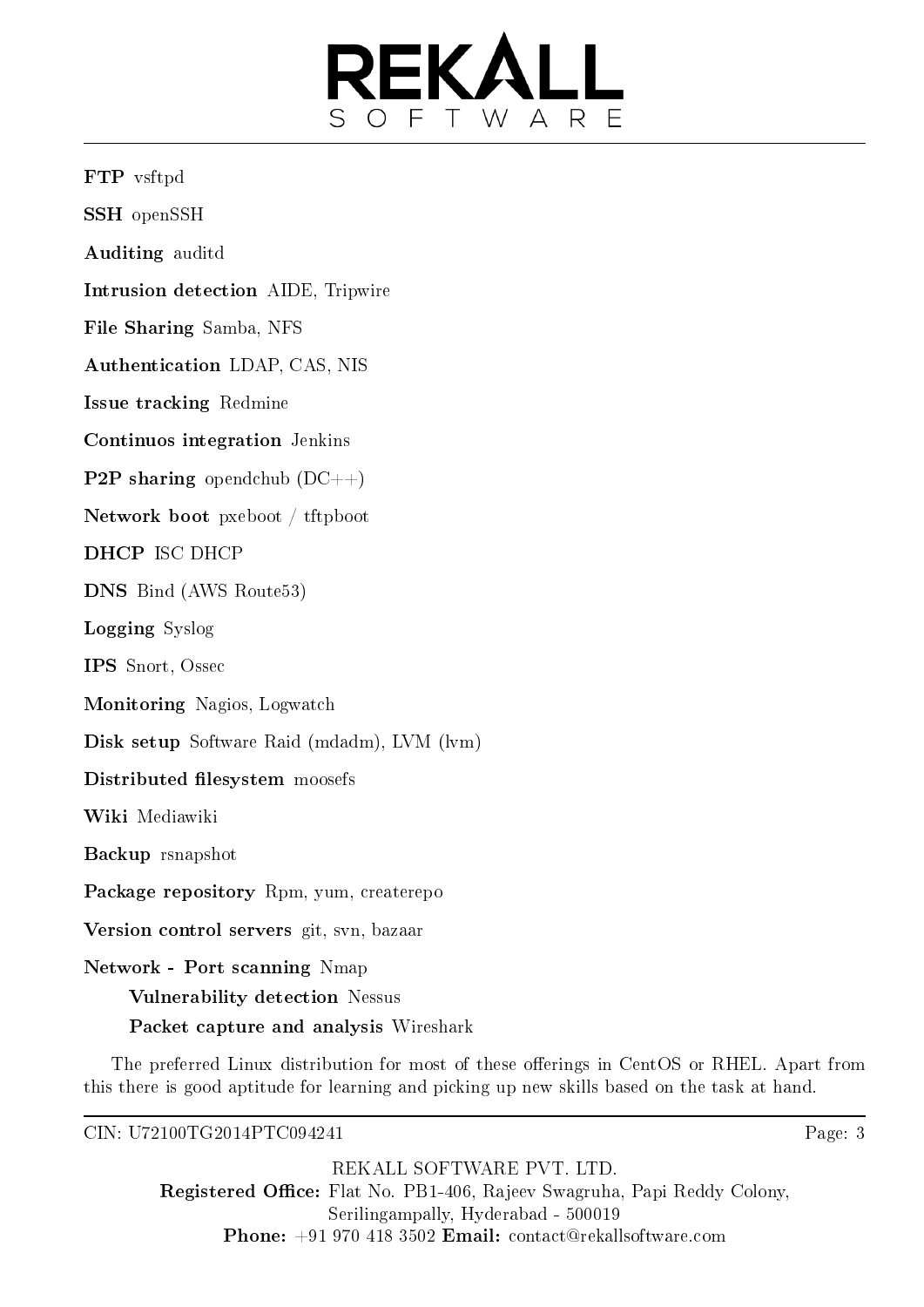

#### <span id="page-3-0"></span>2.2 Network management

We have experience of deploying and configuring a network of about 4000 active ports with  $60+$ VLANS. The network has mixed switches (L2 and L3) from Cisco, Linksys, HP and Juniper. The network includes Firewall, IPS, two different ISPs. There is also storage area network (SAN).

#### <span id="page-3-1"></span>2.3 Cloud

We have experience in production deployment of applications and servers on Amazon Web service (AWS) cloud platform. There is also personal hosting knowledge for rackspace.

#### <span id="page-3-2"></span>2.4 Programming

Strong programming background in various languages including C, PHP, Shell scripting and Erlang. Please note that at present we are only using programming for system administration automation

and not for software development.

#### <span id="page-3-3"></span>2.5 Corporate training

We also provide corporate training on Linux server administration, VMWare virtualization and cloud computing. We also offer series of sessions in hands on networking with both Linux machines and hardware devices.

### <span id="page-3-4"></span>3 Existing Clients

#### <span id="page-3-5"></span>3.1 PurpleTalk

Rekall provides L3 support to PurpleTalk for its local IT infrastructure management.

#### <span id="page-3-6"></span>3.2 Sunil-N-Sanjay CA

Rekall provides full end-to-end server and desktop support to Sunil-N-Sanjay CA firm. Rekall manages both their public AWS servers and private servers.

#### <span id="page-3-7"></span>3.3 Other Consultancy

At a few places Rekall employees engage as consultants directly. For example, Rekall MD is consultant for Virtual-Labs project funded by MHRD.

CIN: U72100TG2014PTC094241

Page: 4

REKALL SOFTWARE PVT. LTD. Registered Office: Flat No. PB1-406, Rajeev Swagruha, Papi Reddy Colony, Serilingampally, Hyderabad - 500019 Phone: +91 970 418 3502 Email: contact@rekallsoftware.com